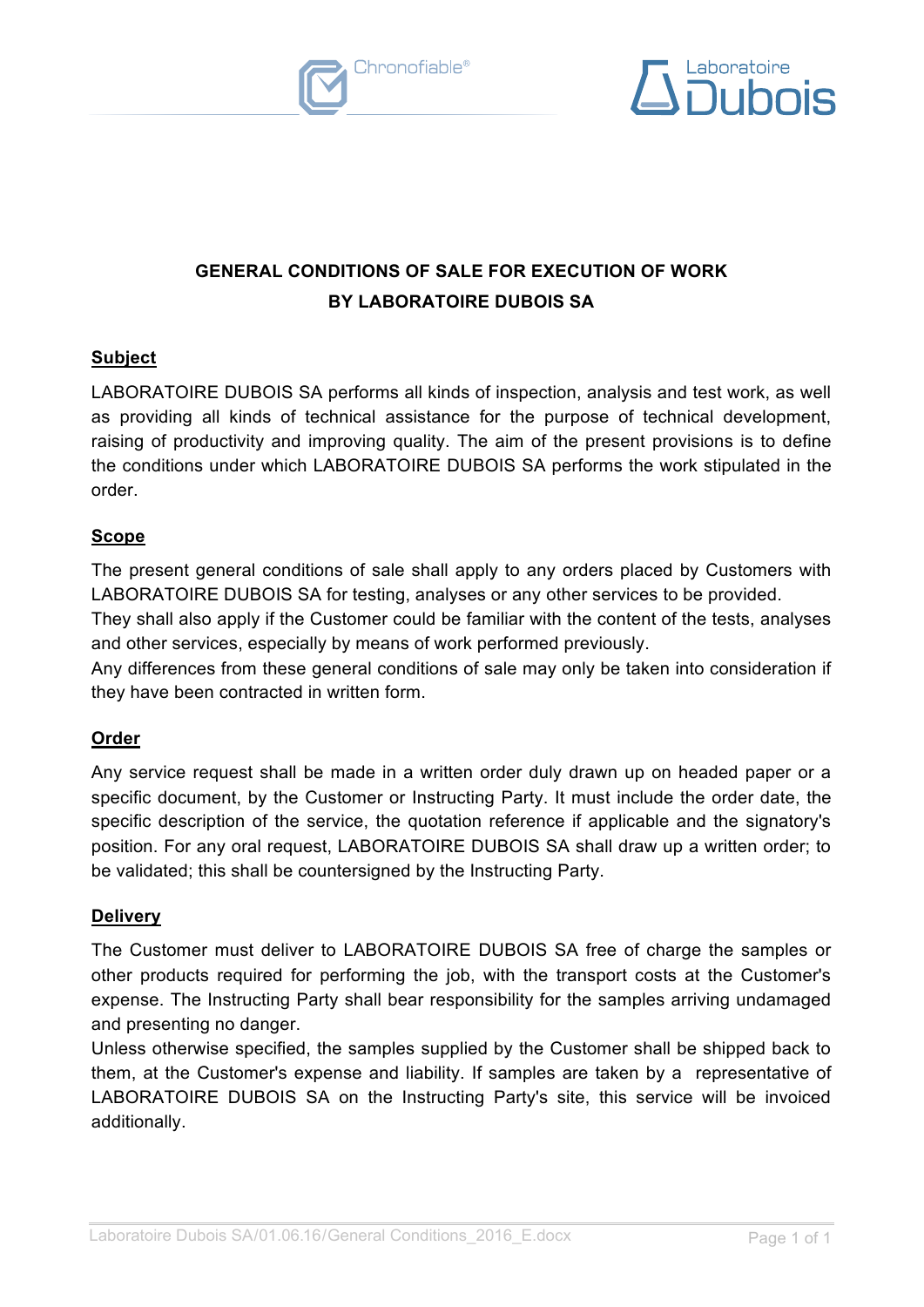



#### **Execution of work Execution of work**

Tests and analyses within the scope of accreditation of LABORATOIRE DUBOIS SA shall be Tests and analyses within the scope of accreditation of LABORATOIRE DUBOIS SA shall be performed in accordance with the requirements of standard ISO 17025. performed in accordance with the requirements of standard ISO 17025.

Should there be no recognised methods, neither scientifically nor officially or through Should there be no recognised methods, neither scientifically nor officially or through existing standards, LABORATOIRE DUBOIS SA shall apply its own tests and analyses existing standards, LABORATOIRE DUBOIS SA shall apply its own tests and analyses developed in-house, which represent its know-how, or indeed its intellectual property, and developed in-house, which represent its know-how, or indeed its intellectual property, and which cannot be used by the Customer or third parties. which cannot be used by the Customer or third parties.

LABORATOIRE DUBOIS SA reserves the option to: LABORATOIRE DUBOIS SA reserves the option to:

- − refuse to perform a service if it deems it to run contrary to its policy in terms of ethics, − refuse to perform a service if it deems it to run contrary to its policy in terms of ethics, consumer safety and environmental protection. consumer safety and environmental protection.
- − make execution of the order conditional on prior payment of the total price (including VAT) − make execution of the order conditional on prior payment of the total price (including VAT) or of a down payment of an amount it shall set. a down payment of an amount it shall set.

#### **Results of work work**

LABORATOIRE DUBOIS SA shall issue the Customer with an inspection report setting out LABORATOIRE DUBOIS SA shall issue the Customer with an inspection report setting out the results and findings of the work. The report may be issued in the form of a printed document and/or in electronic form (PDF format). document and/or in electronic form (PDF format).

The sole legally valid, i.e. binding, version of the inspection report shall be the version The sole legally valid, i.e. binding, version of the inspection report shall be the version bearing the original signature of the authors, which the Instructing Party may consult or bearing the original signature of the authors, which the Instructing Party may consult or acquire on request.

In cases of emergency, it is possible to obtain information in advance by telephone, or in the In cases of emergency, it is possible to obtain information in advance by telephone, or in the form of a provisional interim report; however, only the original written and signed inspection form of a provisional interim report; however, only the original written and signed inspection report shall be decisive in legal terms. report shall be decisive in legal terms.

The analysis and test results figuring in the inspection report shall relate exclusively to the The analysis and test results figuring in the inspection report shall relate exclusively to the samples sent and inspected. samples sent and inspected.

The inspection report may in no way incur the liability of LABORATOIRE DUBOIS SA in The inspection report may in no way incur the liability of LABORATOIRE DUBOIS SA in terms of any industrial or commercial applications which may arise from the work performed. terms of any industrial or commercial applications which may arise from the work performed. Reproduction of a report drawn up by LABORATOIRE DUBOIS SA is only authorised in the Reproduction of a report drawn up by LABORATOIRE DUBOIS SA is only authorised in the form of a full photographic facsimile. form of a full photographic facsimile.

Any communication, in any form, for information or advertising purposes, made by the Any communication, in any form, for information or advertising purposes, made by the instructing party or a third party based on the LABORATOIRE DUBOIS SA report, may under instructing party or a third party based on the LABORATOIRE DUBOIS SA report, may under no circumstances incur in any way the liability of LABORATOIRE DUBOIS SA, in either the no circumstances incur in any way the liability of LABORATOIRE DUBOIS SA, in either the form or content. form or content.

## **Lead times Lead times**

The work shall be performed in principle within the delivery time agreed by the Parties. Any The work shall be performed in principle within the delivery time agreed by the Parties. Any unforeseen obstacles or any event due to an Act of God shall exempt LABORATOIRE unforeseen obstacles or any event due to an Act of God shall exempt LABORATOIRE DUBOIS SA from its obligation to adhere to the deadline. In such cases, any claim for DUBOIS SA from its obligation to adhere to the deadline. In such cases, any claim for damages shall be excluded. damages shall be excluded.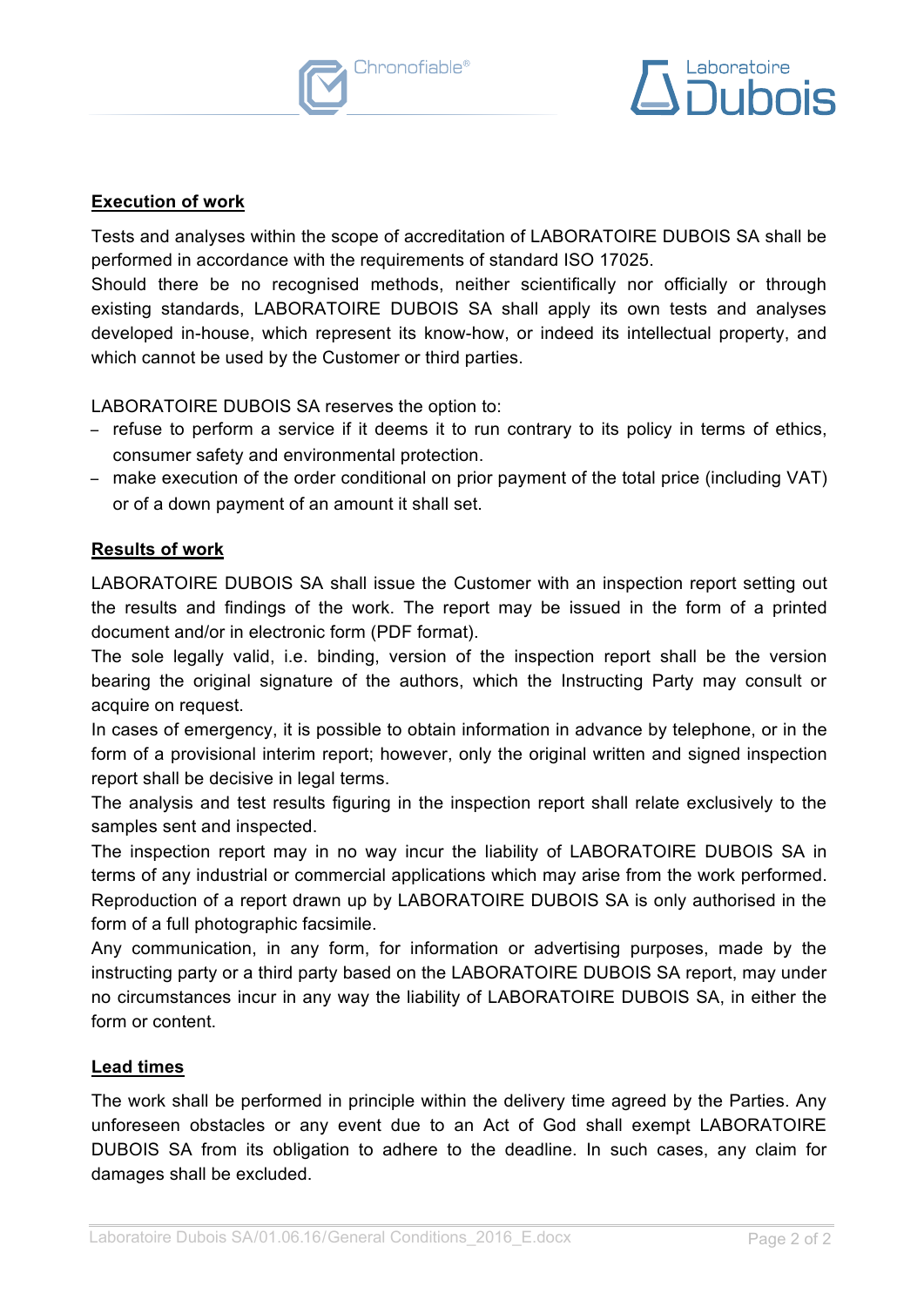



Should it become foreseeable that a delivery deadline cannot be met, LABORATOIRE Should it become foreseeable that a delivery deadline cannot be met, LABORATOIRE DUBOIS SA undertakes to inform the Customer as soon as it is aware of any delay.

## **Subcontracting Subcontracting**

LABORATOIRE DUBOIS SA is authorised to employ subcontractors of its choosing to LABORATOIRE DUBOIS SA is authorised to employ subcontractors of its choosing to<br>execute the order. If it employs subcontractors, it shall be obliged to inform the Instructing Party.

## **Archiving Archiving**

LABORATOIRE DUBOIS SA shall ensure that the original reports, copies of said reports and unreturned samples (numbered cross-sections) are kept for at least 2 years.

#### **Claims**

Claims and disputes regarding the results may be set out verbally or in writing. They must be addressed to an authorised representative of LABORATOIRE DUBOIS SA or to the job manager. No complaints shall be processed after a period of 3 months has elapsed from submission of the report. After this time, it is no longer possible to guarantee effective clarification of any causes of error, and the report shall be deemed accepted, or the order shall be deemed duly and properly executed. shall be deemed duly and properly executed. LABORATOIRE DUBOIS SA shall ensure that the original reports, copies of said reports and<br>unreturned samples (numbered cross-sections) are kept for at least 2 years.<br>Claims<br>Claims<br>claims and disputes regarding the results m

# **Confidentiality Confidentiality**

The parties (Instructing Party and LABORATOIRE DUBOIS SA) undertake to uphold the The parties (Instructing Party and LABORATOIRE DUBOIS SA) undertake to uphold the<br>confidentiality of all business secrets (analysis and test data, as well as other relevant information) of which it has become aware or of which it shall become aware through contractual relations, and continue to do so even after the end of the contract. The contractual relations, and continue to do so even after the end of the contract. The<br>employees of the Parties shall also make a similar undertaking. If necessary, a mutual nondisclosure agreement may be signed between the Instructing Party and LABORATOIRE DUBOIS SA.

LABORATOIRE DUBOIS SA, as well as its personnel and any subcontractors, shall ensure LABORATOIRE DUBOIS SA, as well as its personnel and any subcontractors, shall ensure their customers impartial treatment of the jobs. their customers impartial treatment of the jobs.

## **Liability Liability**

LABORATOIRE DUBOIS SA does not assume any liability for the consequences arising from use of the inspection and test results, or for the recommendations, conclusions and technical instructions set out in the context of the inspection report. from use of the inspection and test results, or for the recommendations, conclusions and<br>technical instructions set out in the context of the inspection report.<br>Under no circumstances may LABORATOIRE DUBOIS SA be deemed li

deterioration of samples provided by the Customer during their transport. Under no deterioration of samples provided by the Customer during their transport. Under no circumstances may it be held liable for the deterioration of samples due solely to the<br>preparation, analysis and test operations for which they were entrusted to it. preparation, analysis and test operations for which they were entrusted to it.